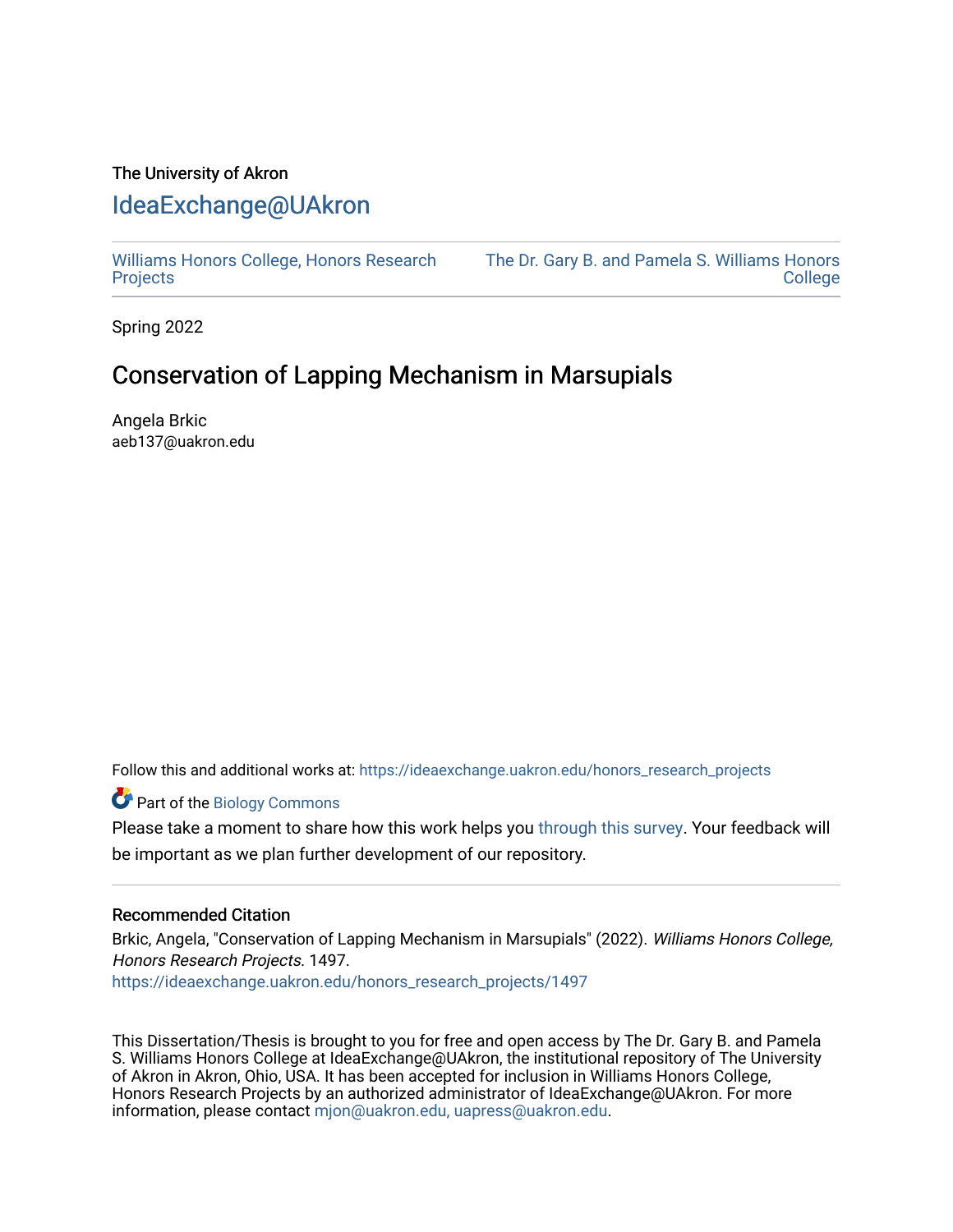[Conservation of Lapping in Marsupials]

[Angela Brkic]

Department of [Biology]

## **Honors Research Project**

Submitted to

*The Williams Honors College The University of Akron*

| Approved:                                                                                            | Accepted:                                                        |
|------------------------------------------------------------------------------------------------------|------------------------------------------------------------------|
| Date: 4/18/2022<br>Honors Project Sponsor (signed)                                                   | Date:<br>Honors Department Advisor (signed)                      |
| Rachel Olson, PhD<br>Honors Project Sponsor (printed)                                                | Honors Department Advisor (printed)                              |
| Rachel Olson<br>Date: 4/19/22<br>Reader (signed)<br>Reader (printed)                                 | Date:<br>Department Chair (signed)<br>Department Chair (printed) |
| <b>Henry Astley</b><br>Date: April 21, 2022<br>Reader (signed)<br>Randy Mitchell<br>Reader (printed) |                                                                  |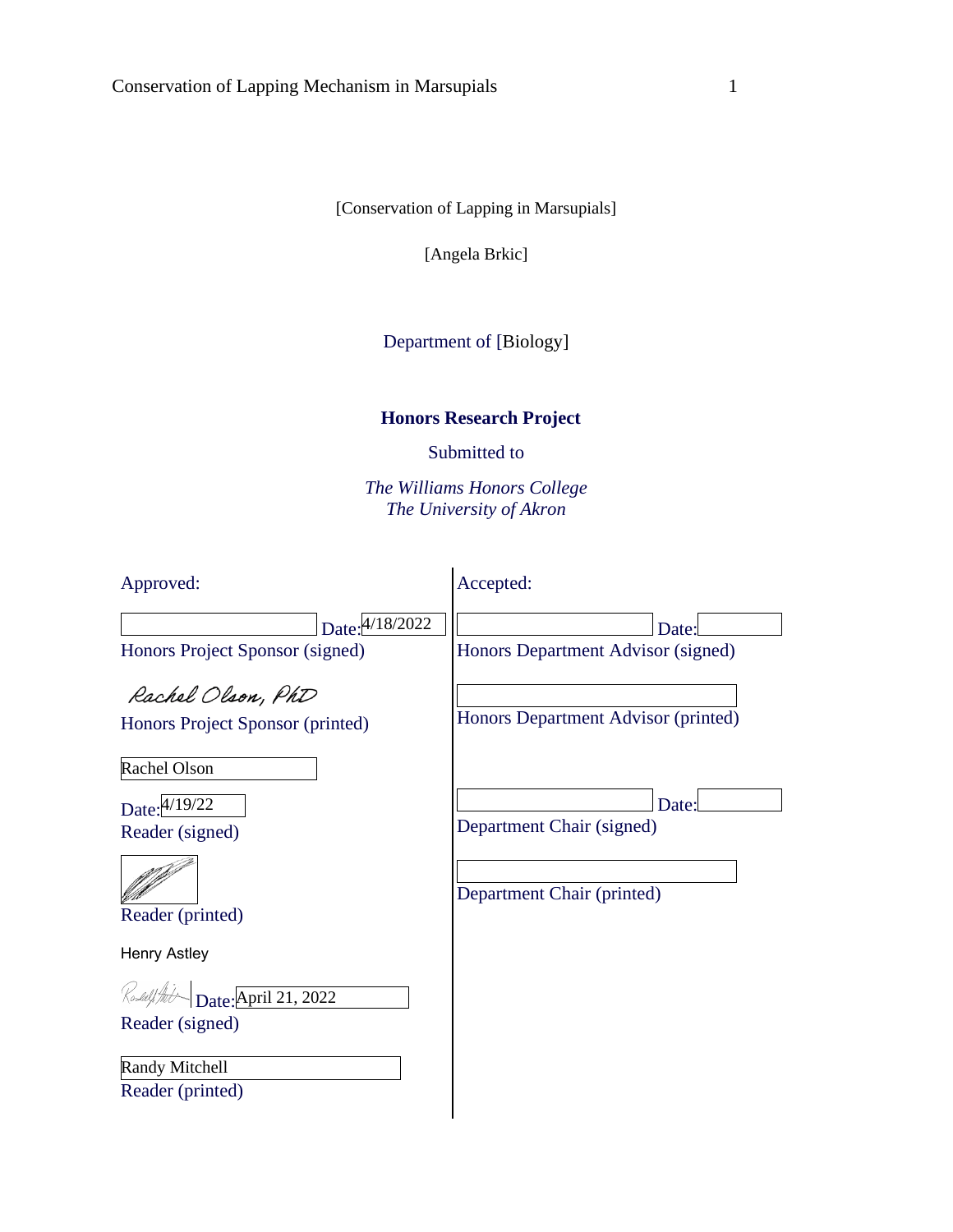#### **ABSTRACT**

The oral behavior of drinking includes interactions between the tongue, jaw, and liquid being ingested to provide hydration to the animal. Different mechanisms may be used to ingest liquid such as lapping, licking, or sucking. The objective of the study was to compare the mechanism of lapping across marsupial species through comparison of the length of gape cycle, and the amplitude of jaw pitch and tongue protraction between the two marsupial species, *Didelphis virginiana* and *Monodelphis domestica*. I hypothesized that there would be no differences in any of the variables for the lapping mechanism between species. Previous work demonstrates that carnivorans have a conservation of the lapping mechanism between species, which led to the basis of my hypothesis that I believe marsupials will lap in a similar manner to each other as well. The results show that each of the variables, when compared between species, did not have statistically significant differences, which suggests that the lapping mechanism between marsupials may also be conserved.

#### **INTRODUCTION**

Hydration is important for survival of animals, therefore different strategies for fluid consumption have evolved. Some animals can use different means of hydration such as absorbing liquid through the skin (Bentley and Yorio, 1979), however the majority will rely on drinking (Withers et al., 2016). Especially in animals that live on land, they must use the oral behavior of drinking to ingest liquid from various bodies of water, often against the force of gravity. Liquid can be taken in through lapping (Thexton and McGarrick, 1988), licking (Weijnen 1998) or sucking movements using the tongue and lips (Thexton et al,, 1998). Different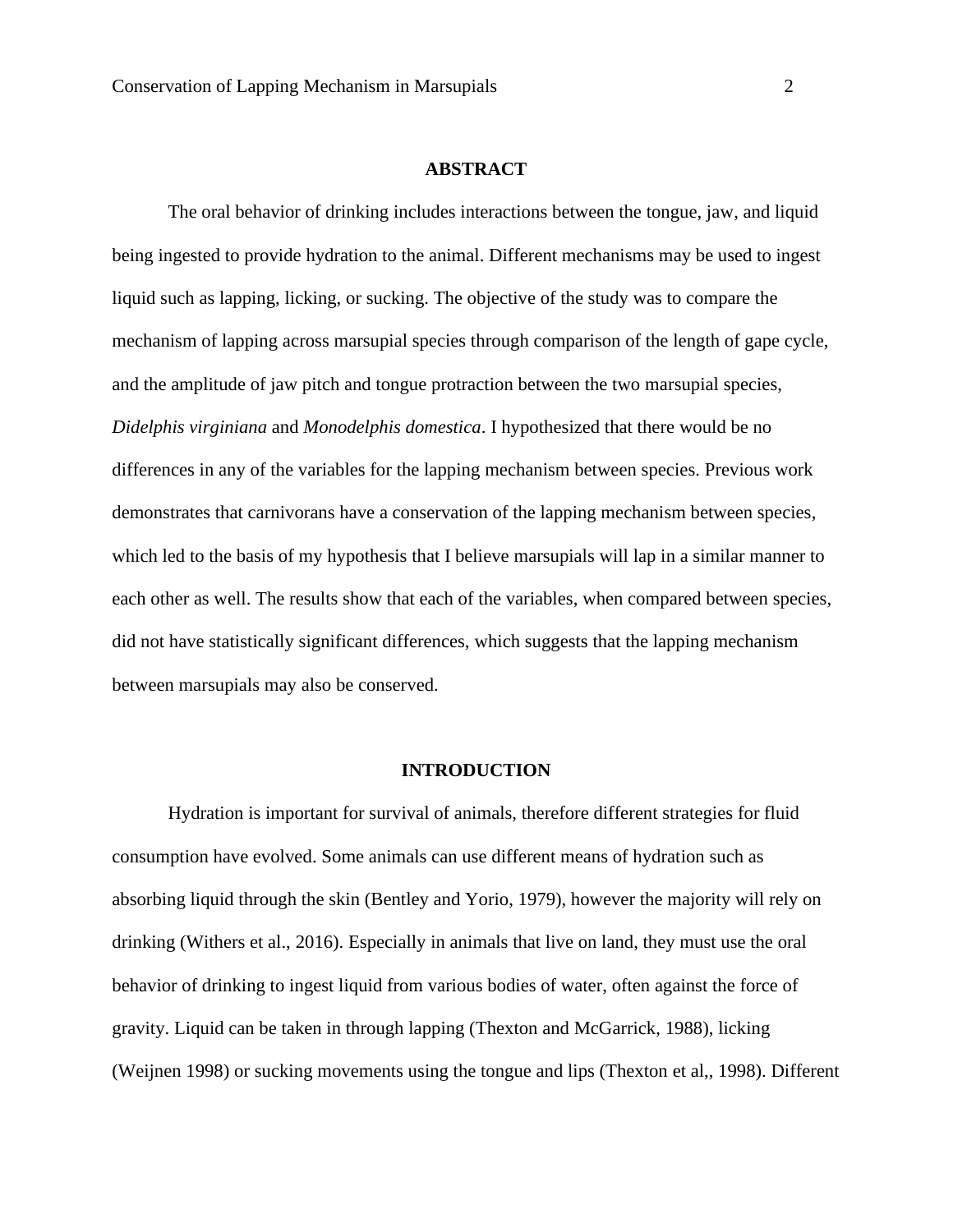#### Conservation of Lapping Mechanism in Marsupials 3

animals use different mechanisms, often associated with their anatomical structures. Mammals with complete cheeks use the mechanism of suction to bring the liquid into their oral cavities and then use the tongue to further transport it. However, those with incomplete cheeks are unable to perform suction and must solely use their tongue to ingest liquid (Thexton et al., 1998). The use of the tongue to bring liquid into the oral cavity can be defined as either lapping or licking, depending on how deep the tongue goes into the body of water (Reis et al., 2010).

The previous studies regarding the lapping mechanisms of other mammals, such as dogs and cats, show similarities in lapping mechanism. These studies specifically compare the scooping mechanism thought to be used by dogs (Crompton and Munisky, 2011; Gart et al., 2015), and adhesion mechanism used by cats (Reis et al., 2010) and determine that both species use the same adhesion mechanism. This comparison and similarity in lapping mechanism between two different mammal species poses the question whether there may be a difference in lapping mechanism between *Didelphis virginiana* and *Monodelphis domestica*, two marsupial species that are commonly used in laboratory experiments. Further, there are studies done on the infant suckling mechanism of the *Didelphis virginiana*, the same species which will be studied in this project. This study focuses more specifically on infant stages and the transition from the suckling to lapping movement (German and Crompton, 1996). However, this study expands the data on this species and compare the lapping movement performed by the adult *Didelphis virginiana* to adult *Monodelphis domestica.* 

Marsupials are a type of mammal, particularly characterized by their means of giving birth and lactation. Most living species of marsupials are found in Australasia and South America. A few species are found in Northern America, one of which being the *Didelphis virginiana*. Both *Didelphis virginiana* and *Monodelphis domestica* are in the marsupial cohort of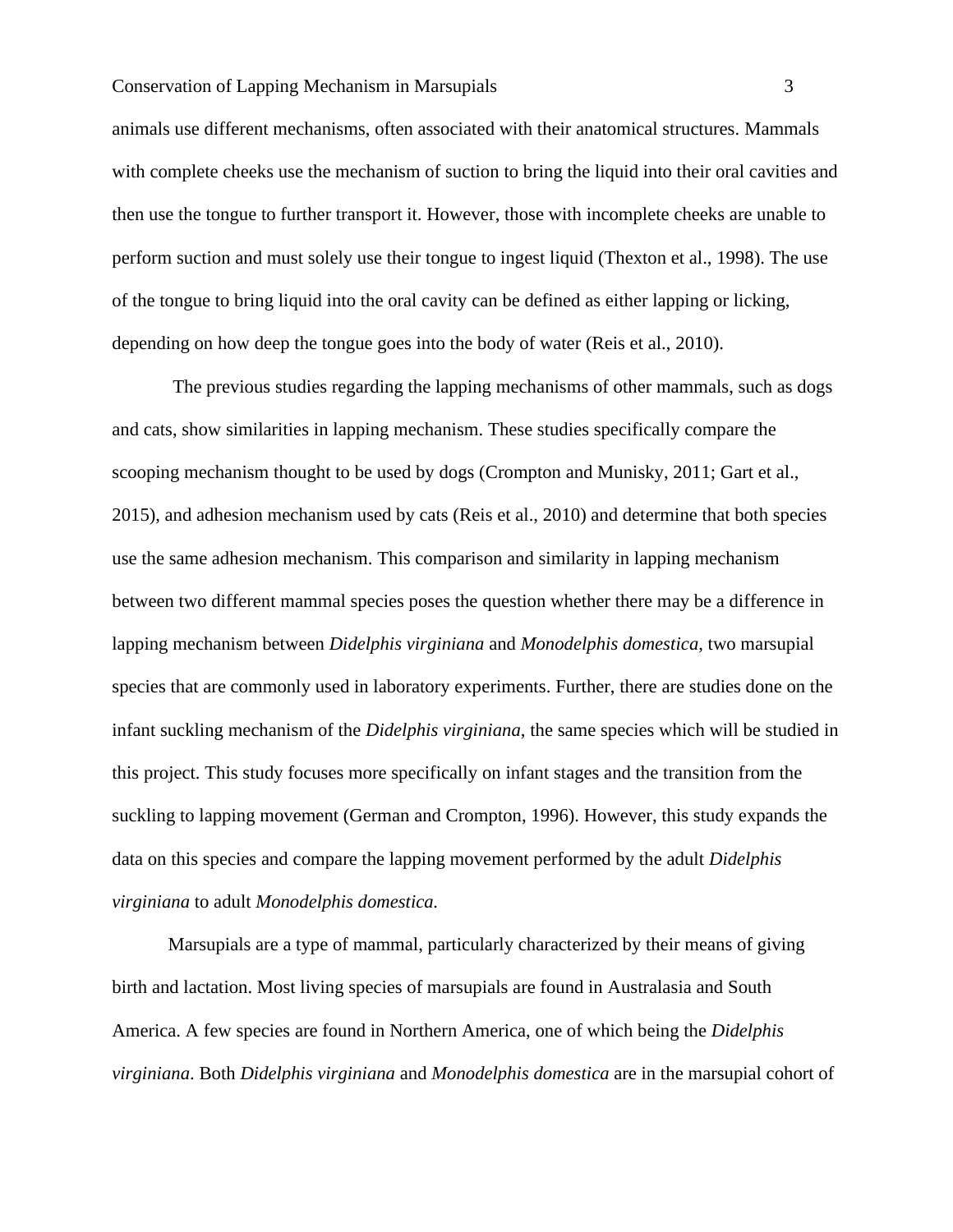Ameridelphia and the order Didelphimorphia and within the subfamily Didelphinae (May-Collado et al., 2015). While these species are evolutionarily similar, they are in different geographic locations with the *Didelphis virginiana* inhabiting Northern America and *Monodelphis domestica* inhabiting Southern America.

The goal of the study was to determine if the lapping mechanism is conserved across marsupial species, specifically the *Monodelphis domestica* and *Didelphis virginiana*. If this was observed, this may help determine if lapping was the ancestral behavior for mammals. The lapping mechanism between species was compared using X-ray reconstruction of moving morphology (XROMM: Brainerd et al., 2010) with soft tissue markers in the tongue. Jaw kinematics can be viewed in 3D during both eating and drinking movements using this technology.

For the purposes of the present study, only the lapping portion of the data was used to compare the lapping mechanism. Behaviors such as licking the lips or paws and obvious swallows were excluded from analysis. The variables important to the mechanism of lapping include the amplitude of the up and down rotational movement of the jaw (jaw pitch), duration of gape cycles, and amplitude of protraction and retraction of the tongue (Olson et al., 2021). These variables are different between lapping and sucking. Sucking is characterized by long cycle durations, low jaw pitch amplitudes, and low tongue protraction amplitudes, which is opposite of what is observed for lapping (Olson, 2020). The differences between these variables were compared between species to determine the conservation of the lapping mechanism in these marsupials.

I hypothesized that the oral behavior of lapping will produce a similar duration of gape cycle across marsupial species, specifically the *Monodelphis domestica* and *Didelphis*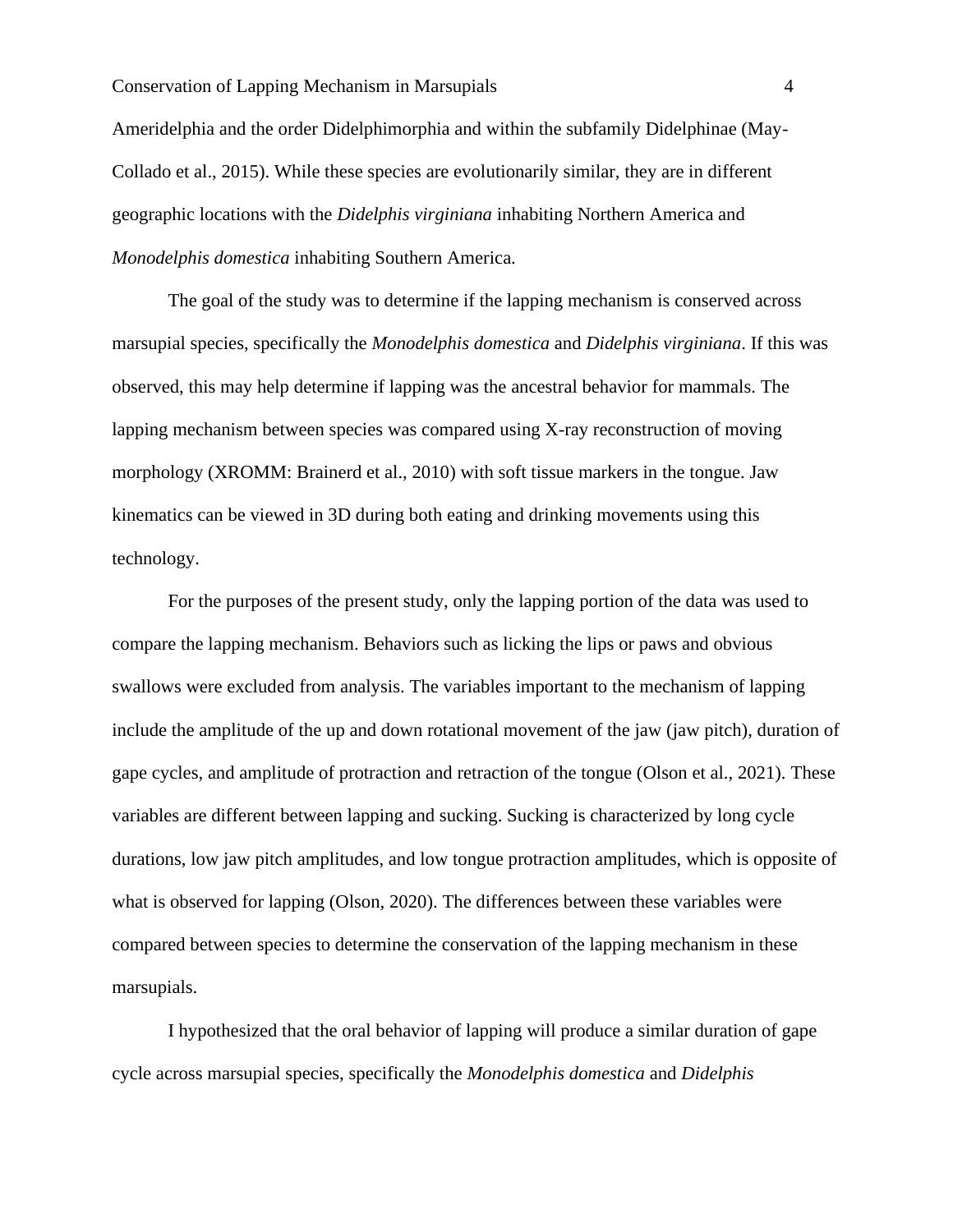*virginiana*. My second hypothesis is that there will be a similar magnitude of jaw pitch between species. My final hypothesis is that the magnitude of tongue protraction and retraction will occur at similar times relative to the gape cycle in both species. Similarities found between mammal species in previous studies suggested that lapping mechanism may be conserved across various species which leads me to hypothesize that components of lapping mechanism, such as magnitude of jaw pitch, tongue protraction and retraction and duration of gape cycle, will be similar between marsupial species.

The study provides a greater understanding of the diversity of jaw and tongue kinematics within mammalian species by comparing jaw and tongue movements during the oral behavior of drinking. Possible questions in comparative anatomy and evolutionary biology between marsupials can be answered along with data gained about the lapping mechanism in mammals.

### **MATERIALS AND METHODS**

The variables of jaw pitch, length of gape cycles, and protraction and retraction of the tongue were compared using the 3D imaging technology, X-ray Reconstruction of Moving Morphology (XROMM), (Brainerd et al., 2010). XROMM was to create a 3D model which was used to view an animated model of the drinking movements through a combination of CT scans and X-ray videos (Fig. 1). This model is then used to extract biologically meaningful variables.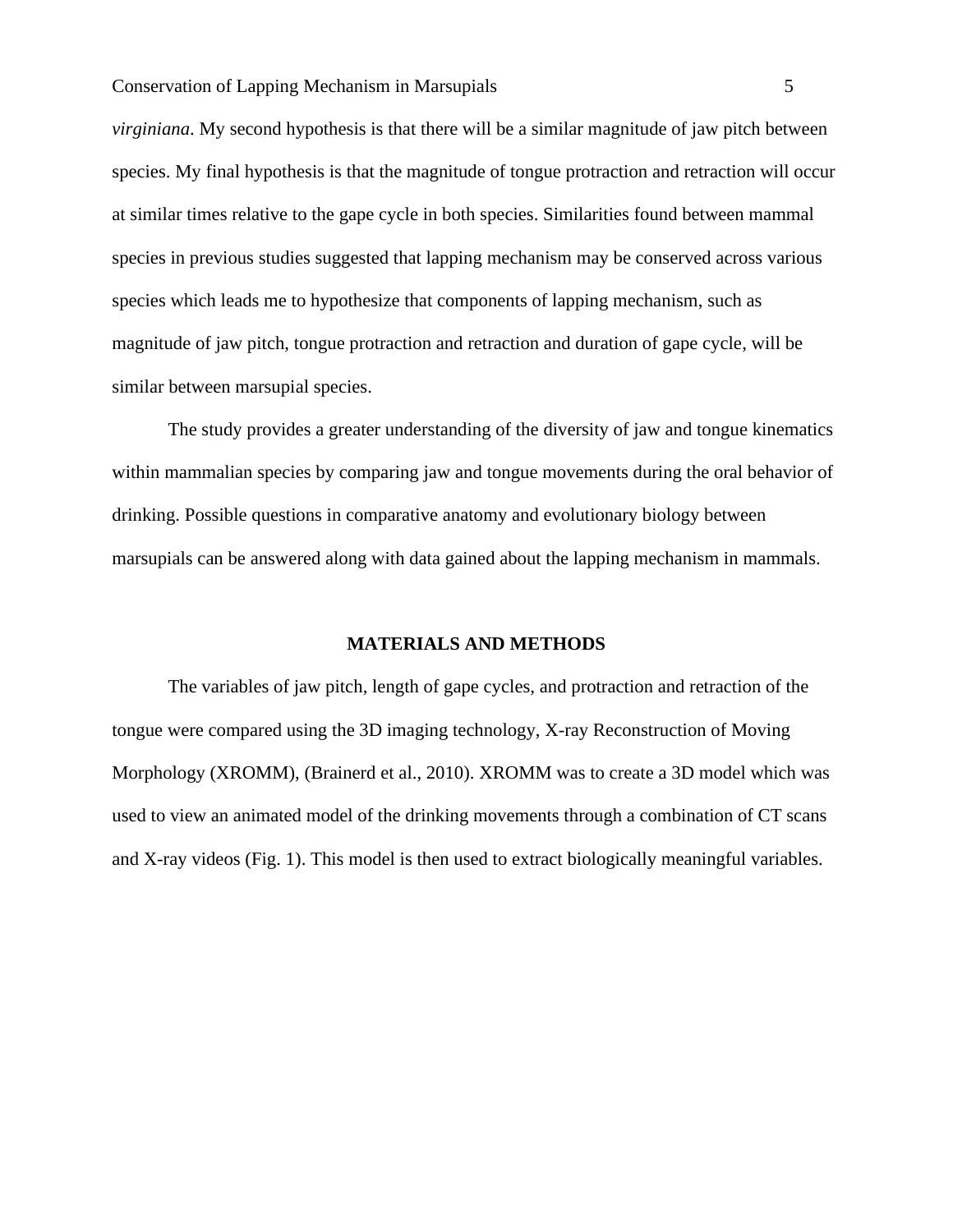The movements of the jaw were quantified using marker based XROMM. Markers were surgically implanted in the skull and jaw and XROMM data was collected. After withholding water for 2 hours, XROMM data was collected while animals freely drank from a container at their home institution. All data collection was in accordance with IACUC #15-U011 (Ohio

University) and #72476 (University of Chicago). One animal of each species was used to collect the data. Both animals were lab raised and healthy middle-aged adults at the time the data was taken. The animals were CT scanned using an Epica Vimago L CT scanner at the University of Chicago (*Didelphis virginiana*) or a TriFoil Imaging



eXplore CT120 microCT scanner at Ohio University (*Monodelphis domestica*) in 2018 and 2019. This data was collected in a typical experimental plexiglass enclosure for XROMM which consists of a large enough area for movement with no restraint. The XROMM animations were produced using these CT scans after creating bone mesh models using VGSTUDIO MAX 2.2 (Volume Graphics GmbH).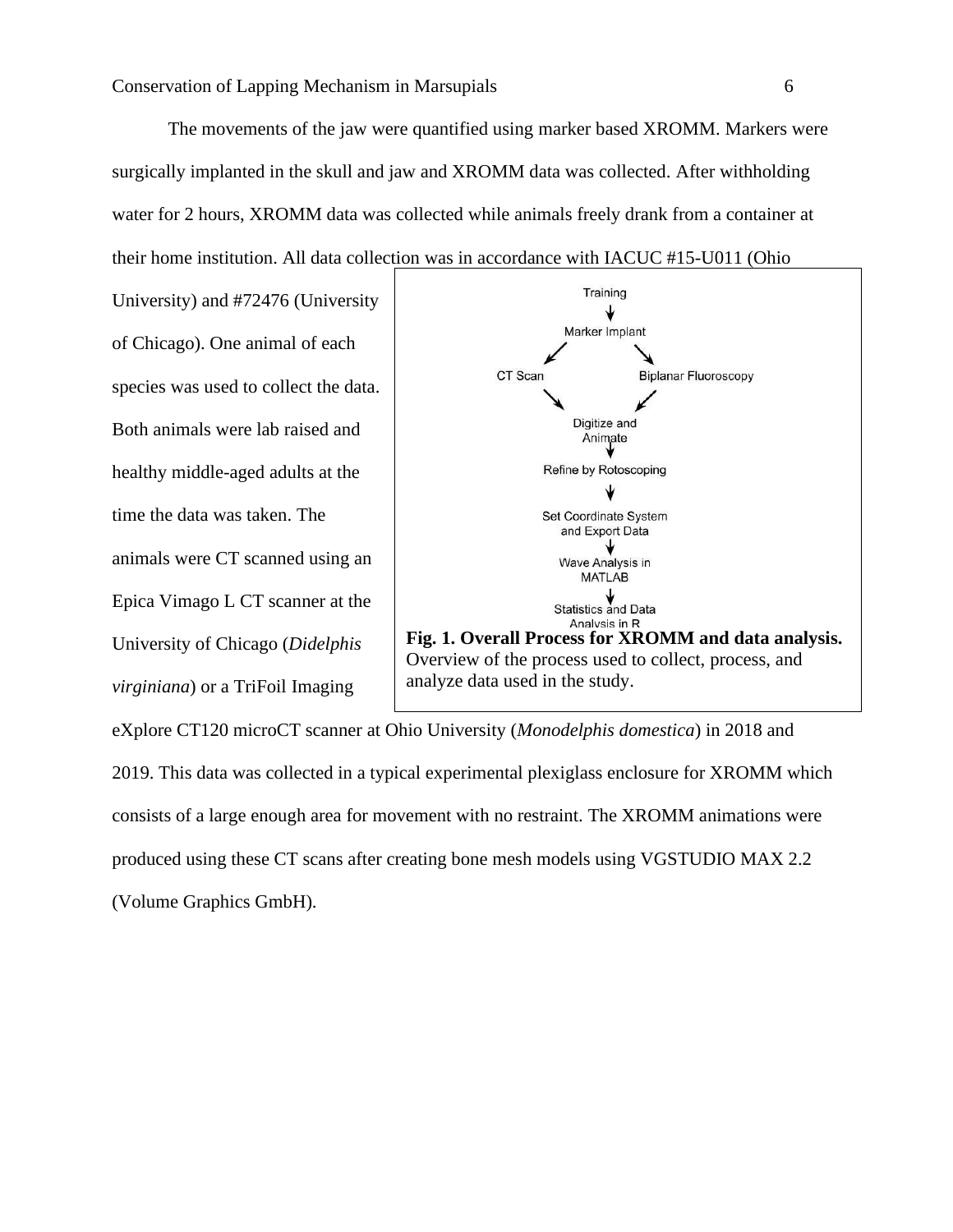The XROMM data on the *Monodelphis domestica* and *Didelphis virginiana* while performing drinking actions had been previously collected and processed in Maya (Autodesk Inc., San Rafael, CA, USA). For my part of the project, the XROMM data was analyzed using Scientific Rotoscoping (Fig 2.), which created an animated video which can be used to view the lapping movement. This process was





completed through manually aligning and adjusting markers within the CT scan to the shadows of the X-ray video drinking movement (Gatesy et al., 2010). The use of these 3D models and videos can allow a fuller picture into the mechanisms of lapping between the species when compared to 2D data (Fig. 3). The models provide an accurate and precise recreation of the movements which occur *in vivo* which were used to measure the variables of interest.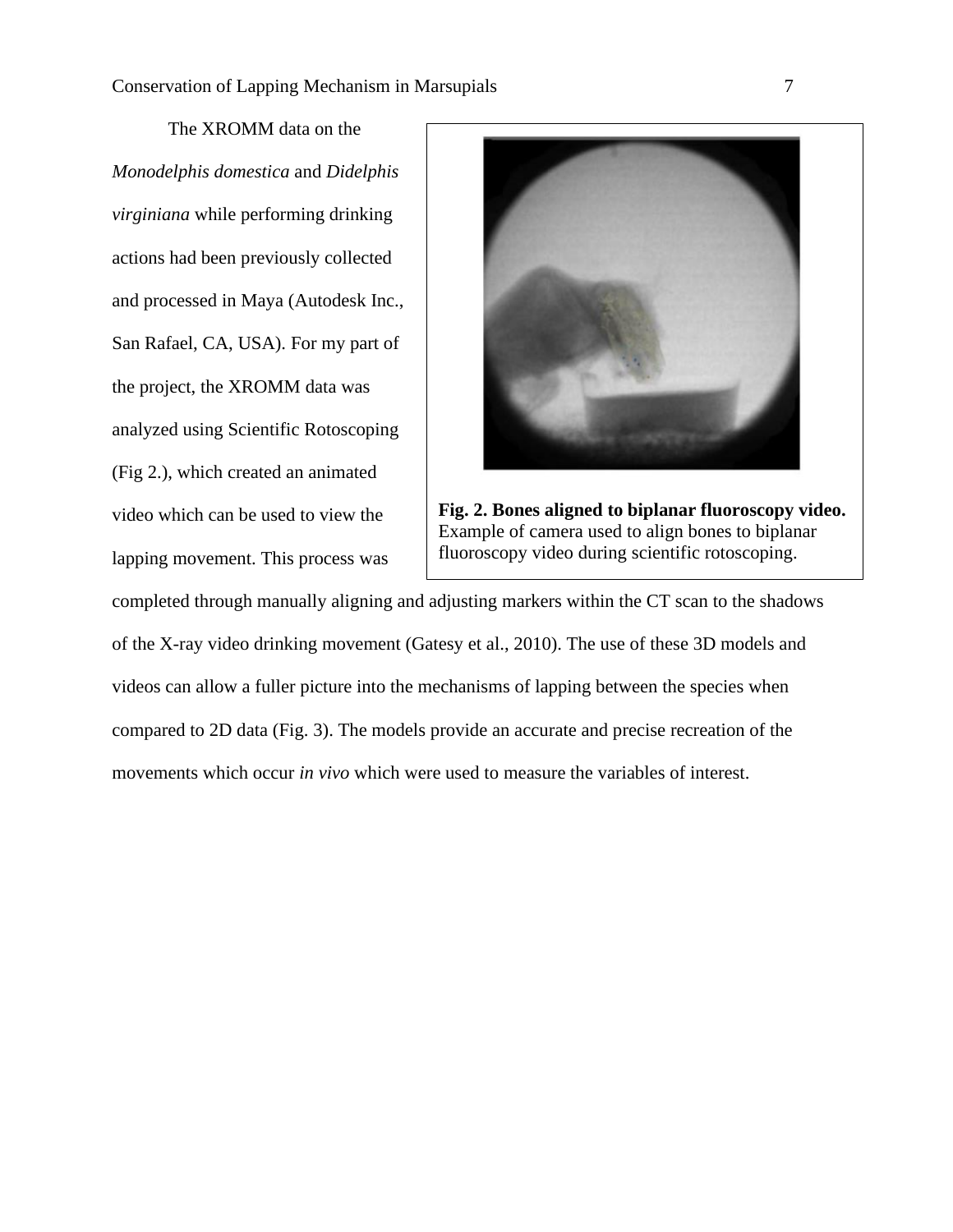Markers implanted in the bones and tongue were used to calculate variables to compare drinking between the two species. The opening and closing of the jaw, or jaw pitch, is created by a rotation around the temporomandibular joint (Fig 3B). The use of markers and precision thresholds was used to determine differences in this rotation and movement of the jaw. The length of the gape cycles was measured (Fig 3C). Tongue protraction and retraction was measured using a marker in the tongue tip to determine the amount that the tongue protrudes or retrudes during drinking movements (Fig 3A).



All the cycles were analyzed, and data exported (Fig. 4) using a custom MATLAB script and data from individual cycles (Fig. 5) were also exported into the statistical analysis software R. After the data processing, statistical analysis was run in RStudio to compare the variables in a quantitative manner. This analysis consisted of exporting and comparing variables, creating any error bars, running statistical tests, and creating any supplementary figures needed for the report.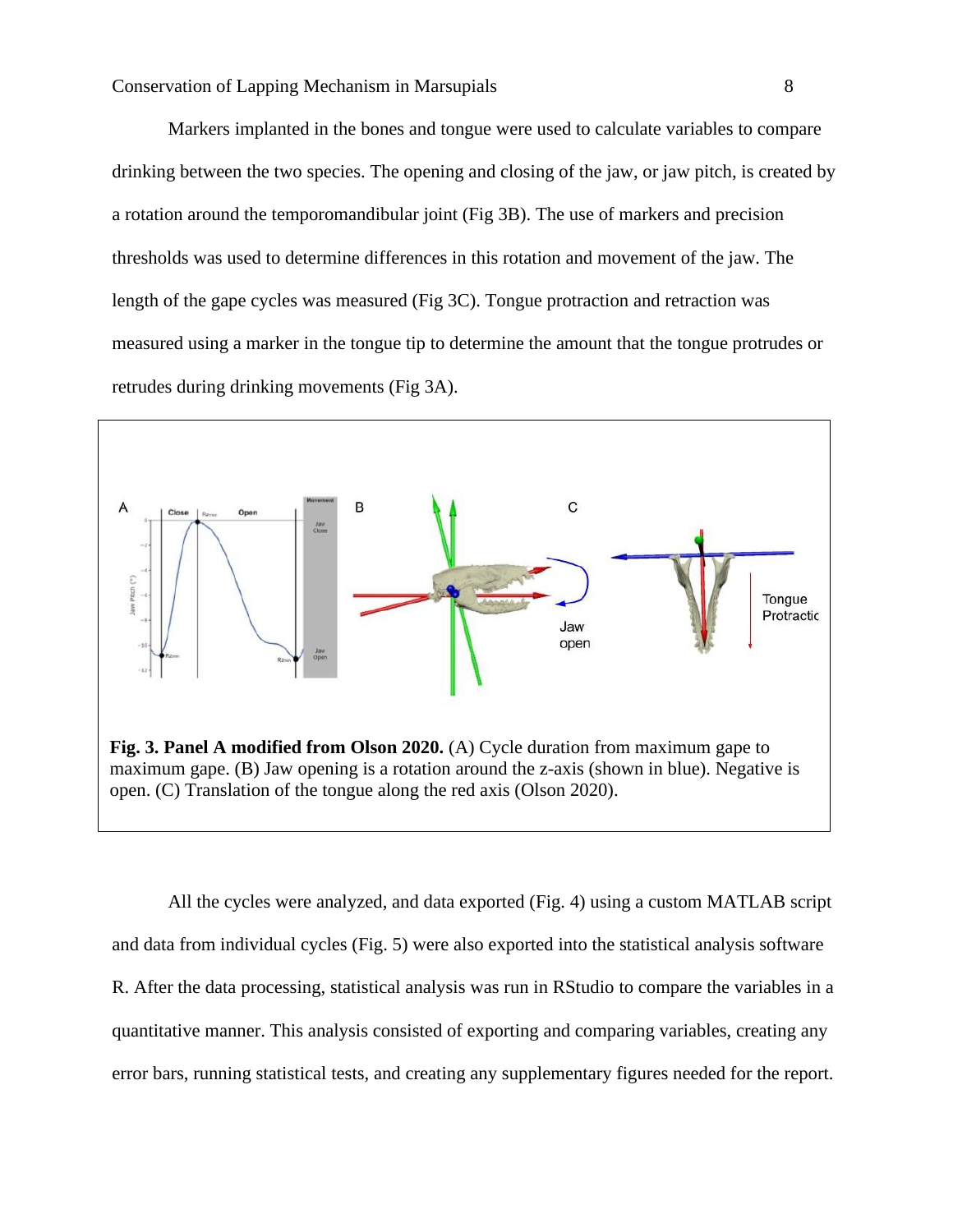

Statistical analysis was performed on the variables of cycle duration, jaw pitch amplitude, and tongue protraction amplitude (normalized to jaw length as a proxy for body size) to compare the differences in these variables between the two species. During the



**Fig. 5. Example cycle analysis of a lapping cycle.** Software used to analyze the variables during one lapping cycle at a time of the *Didelphis virginiana* and *Monodelphis domestica*. The cycle type was selected to "lap" if it corresponds with the target behavior. If not, the cycle was dropped from analysis.

statistical analysis it was necessary to correct protraction data to body size which was done by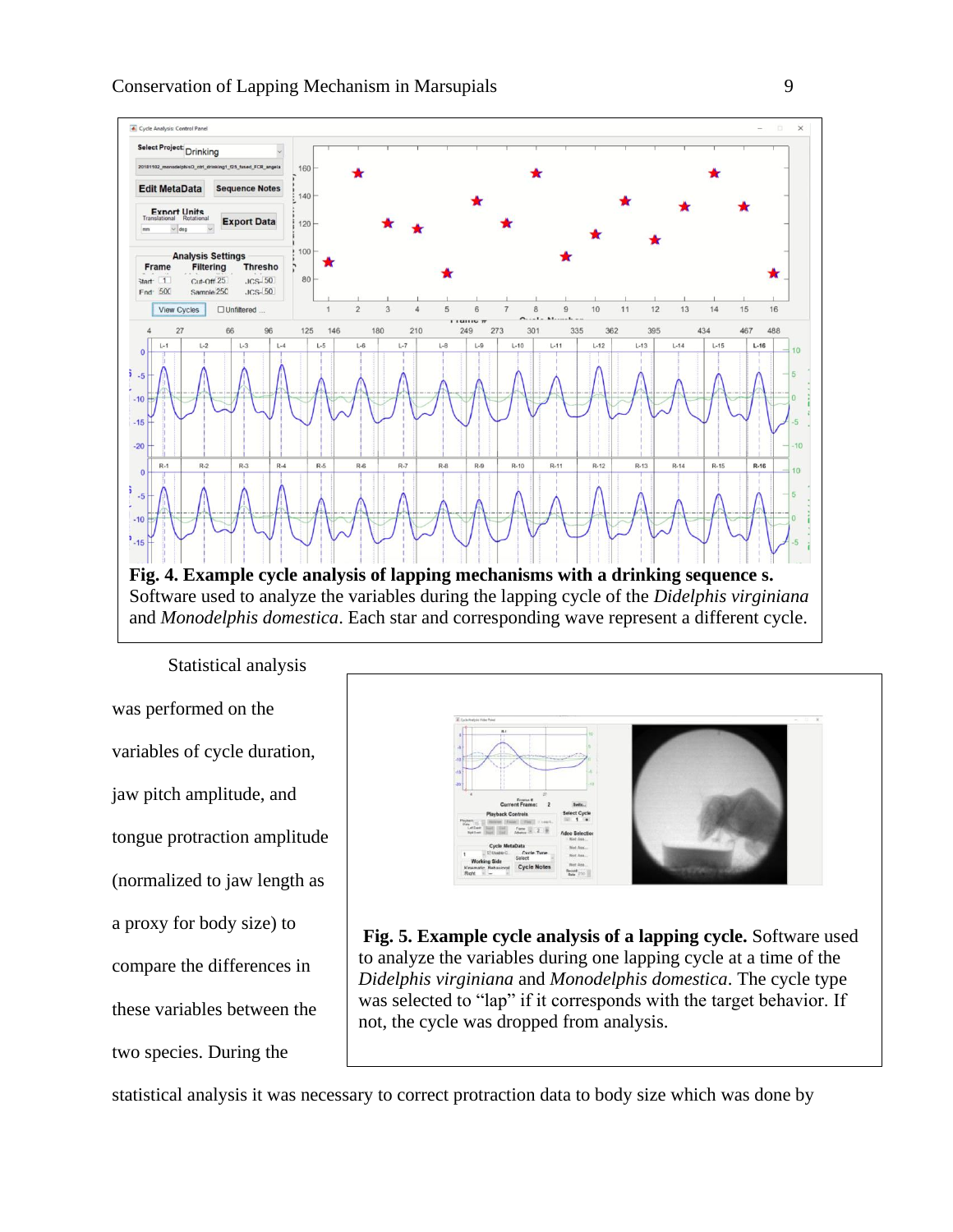correcting the data as a percentage of jaw length. The jaw was measured at the right hemimandible in centimeters for both species and the percentage of jaw length was determined, and the data was adjusted. Due to unequal sample size effects in statistical analyses, I used one sequence of similar length (1 drinking bout, 20 cycles) from the female *Didelphis virginiana* taken in March 2019 at University of Chicago dataset to compare with my rotoscoped sequence from my male *Monodelphis domestica* (1 drinking bout, 18 cycles) taken in November 2018 at Ohio University. Statistical analyses were run in the package lme4 in R using the lmer function, with the variable of interest as the response variable, species as a fixed variable, and the individual as a repeated measure nested within species to conservatively estimate p-values. Pvalues <0.05 were considered statistically significant. Degrees of freedom are reported at the individual and cycle levels.

#### **RESULTS**

#### **Cycle Duration**

Cycle duration of lapping did not differ between the two species (p-value  $= 0.063$ ). The mean length of cycle duration for the *Didelphis virginiana* was 225.5 ± 9.0 milliseconds. The mean length of cycle duration for the *Monodelphis domestica* was  $127.1 \pm 26.1$  milliseconds. While the results appear to show a difference between the two species due to the scale of the graph being in milliseconds (Fig. 6), when the linear mixed effects model with repeated measures was performed it was determined that there was not a significant difference between the cycle durations between the two species (t-value = 1.86,  $df = 1.37$ , p-value = 0.063).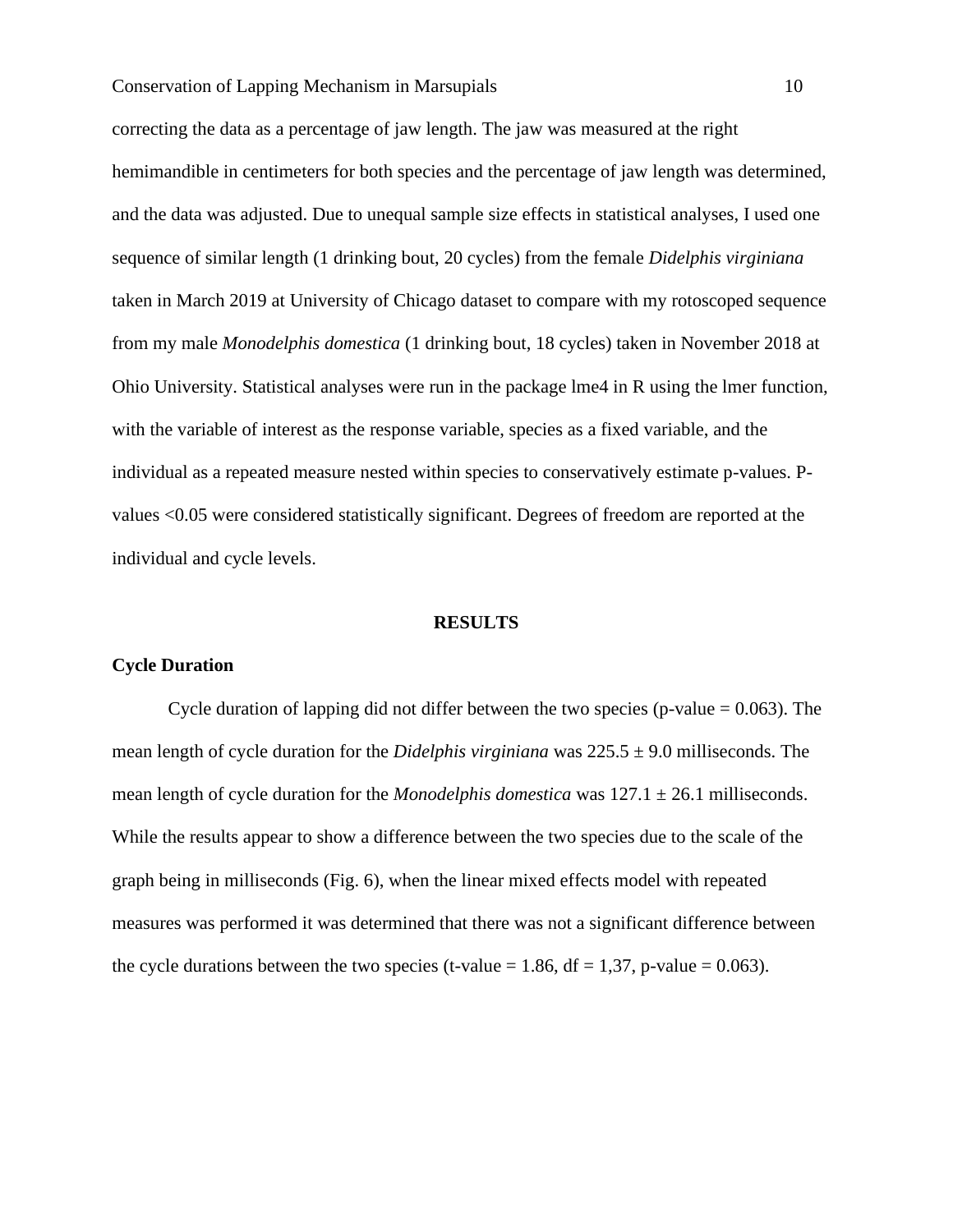

appear to show a difference between the two species, but statistical analysis determines the data between species to not be statistically significant ( $p > 0.05$ ). Box and whisker plots show the median as the solid line and mean as the dashed. Accompanying scatter points are the raw data.

## **Jaw Pitch**

The amplitude of jaw pitch in degrees of rotation did not differ between the two species

 $(p-value = 0.55)$ . A linear mixed effects model was run and determined that there was no

significant difference found between the jaw pitch of the two species (t-value =  $-0.6$ , df =1,37, p-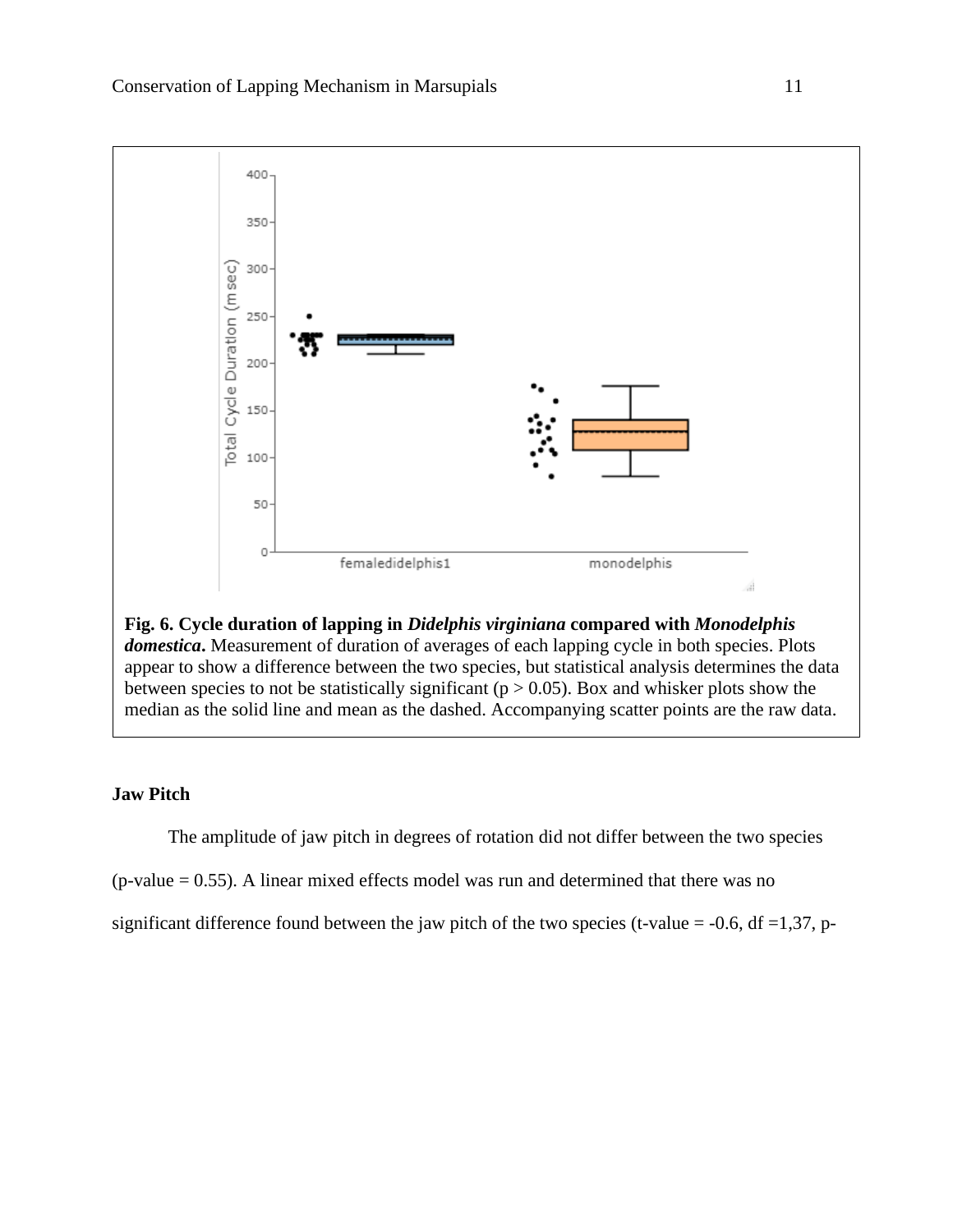value  $= 0.55$ ). The mean amplitude of jaw pitch for the *Didelphis virginiana* was  $8.2 \pm 0.3$ 

degrees. The mean amplitude of jaw pitch for the *Monodelphis domestica* was  $9.7 \pm 1.2$  degrees.



## **Tongue Protraction**

The amount of tongue protraction, or how much the tongue is sticking out relative to the jaw, did not differ between the two species (p-value  $= 0.33$ ). This measurement was conducted by comparing anterior tongue marker translation amplitude, normalized to jaw length, and expressed as the percentage relative to jaw length. It was hypothesized that the tongue protraction will be similar between the *Monodelphis domestica* and *Didelphis virginiana* species,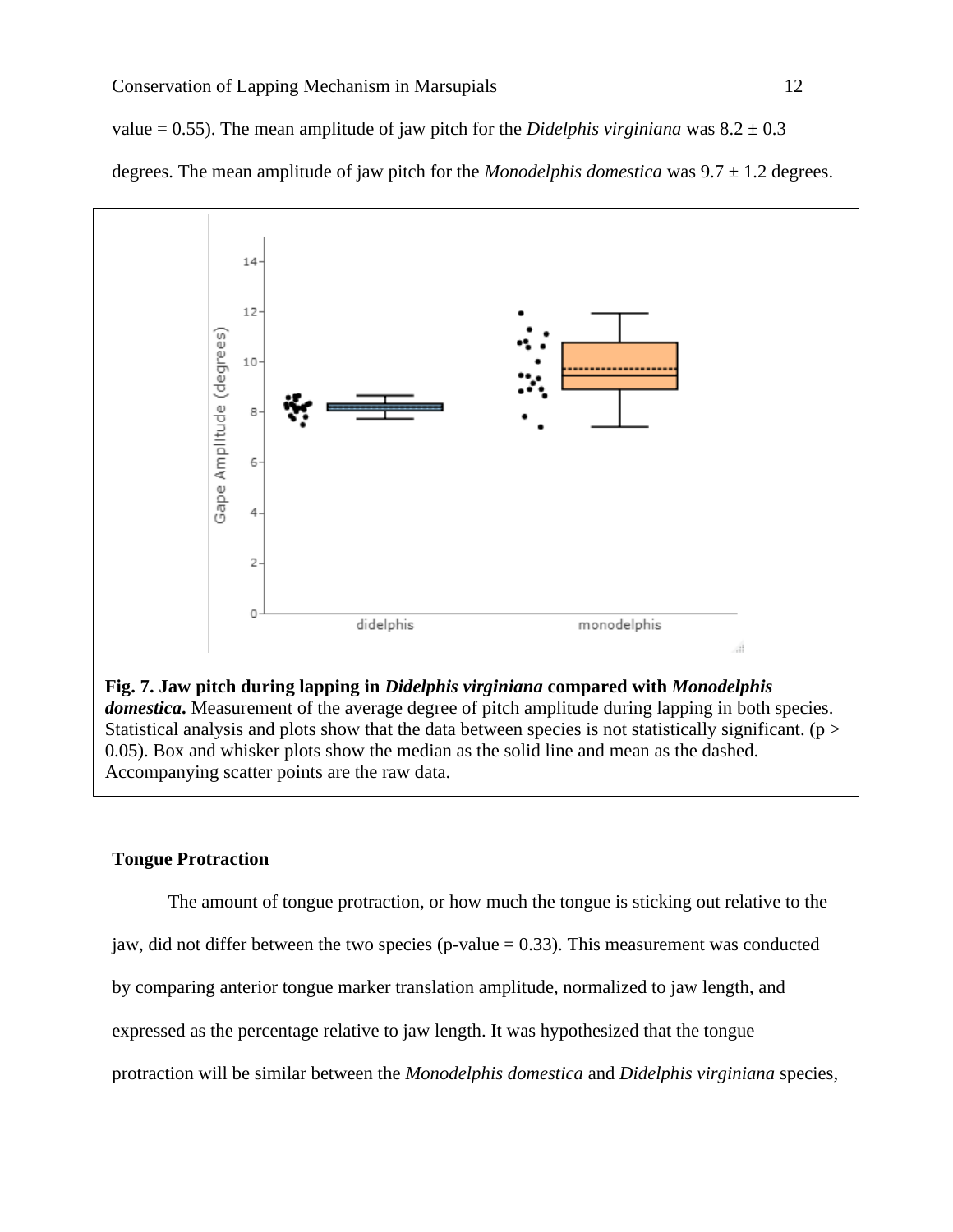once adjusted for body size. A linear mixed effects model fit by maximum likelihood was run and determined that there was no significant difference found between the tongue protraction of the two species (t-value = 0.97, df = 1,37, p-value = 0.33). The mean adjusted amplitude of tongue protraction for the *Didelphis virginiana* was 44.5 ± 3.3% of jaw length. The mean adjusted amplitude protection for the *Monodelphis domestica* was 40.2 ± 3.3% of jaw length.



#### **DISCUSSION**

Cycle duration of *Monodelphis domestica* and *Didelphis virginiana* was not significantly

different. Therefore, the hypothesis that cycle duration between the two marsupial species would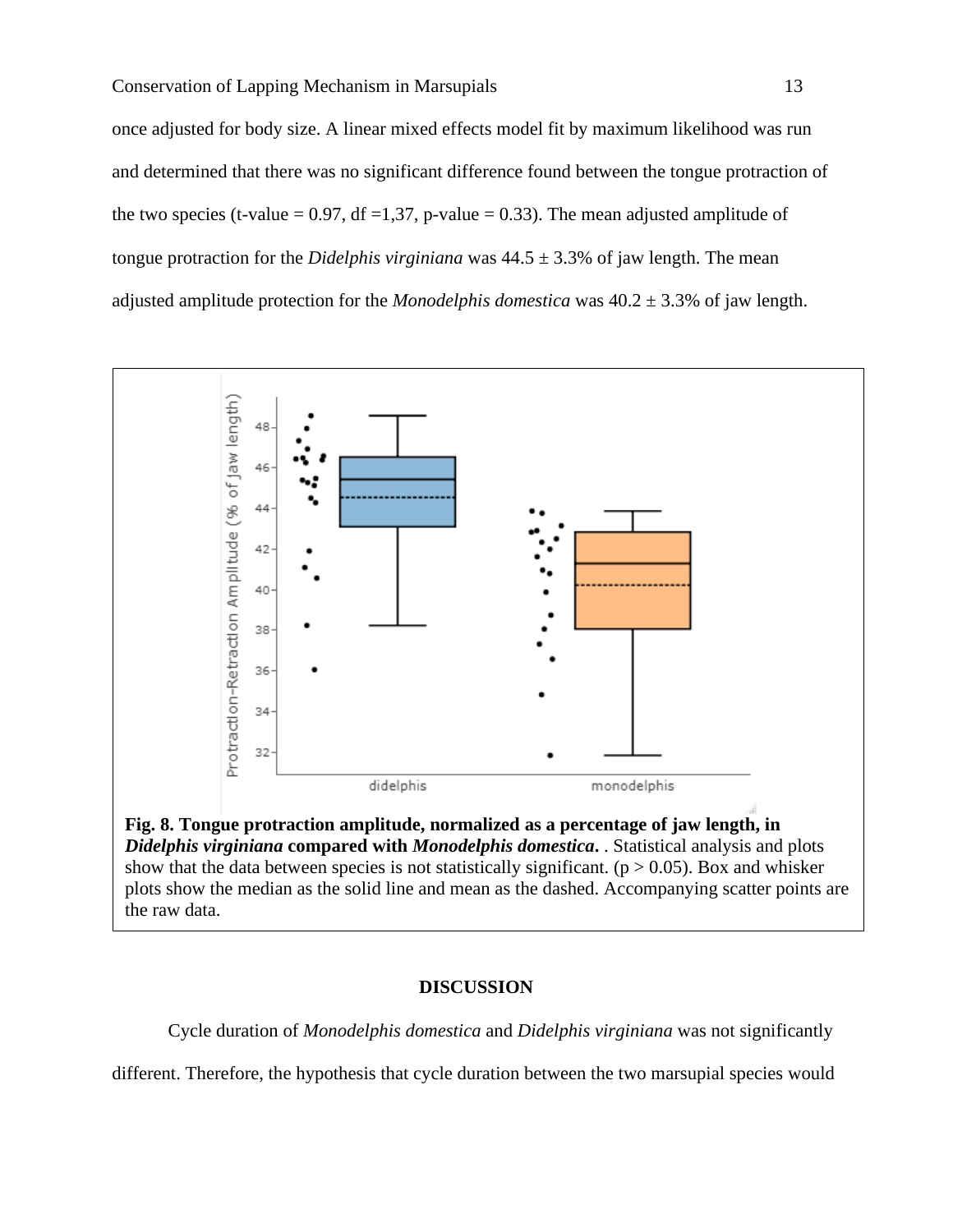be similar was supported by the results. However, the data shows a trend to different cycle durations as seen in Fig. 6 and is supported by the p-value of  $p=0.06$ . With a larger balanced sample size, this relationship will likely become significant. However, with the sample size used the results were not found to be significantly different. This result could be initially thought to be contrary to what is expected due to the difference in body size between the species. In previous studies observing the uptake of water by Felidae and *Canis familiaris,* the lapping frequency measured was scaled with log body size of the animals being studied (Reis et al., 2010; Gart et al., 2015). However, the evolutionary relatedness and similarities in mechanism of lapping between the two species may explain why the duration of the lapping cycle is similar in length.

The hypothesis stating that jaw pitch between the two marsupial species is similar was additionally supported by the results. It was found that the amplitude of pitch did not have a significant difference between *Monodelphis domestica* and *Didelphis virginiana*. The similarity in amplitude of jaw pitch suggests a similarity in the mechanism for the oral behavior of drinking between species. This result is predicted and corresponds to previous studies as the animal opens its mouth wide to place the tongue into the fluid, then closes its mouth to bite off the fluid column (Reis et al., 2010; Gart et al., 2015). This behavior was observed during the fluoroscopy, matching previous studies observations. This again can likely be explained by the evolutionary similarities and similar mechanisms of lapping between the two species.

The final hypothesis that the amplitude of tongue protraction between species would be similar was also supported by the results as there was no significant difference found. While the data had to be adjusted for correcting for the larger size of the *Didelphis virginiana* by measuring protraction data as a percentage of the jaw length, there was no significant difference once this correction was made. This result is predicted and supports previous studies as the animals again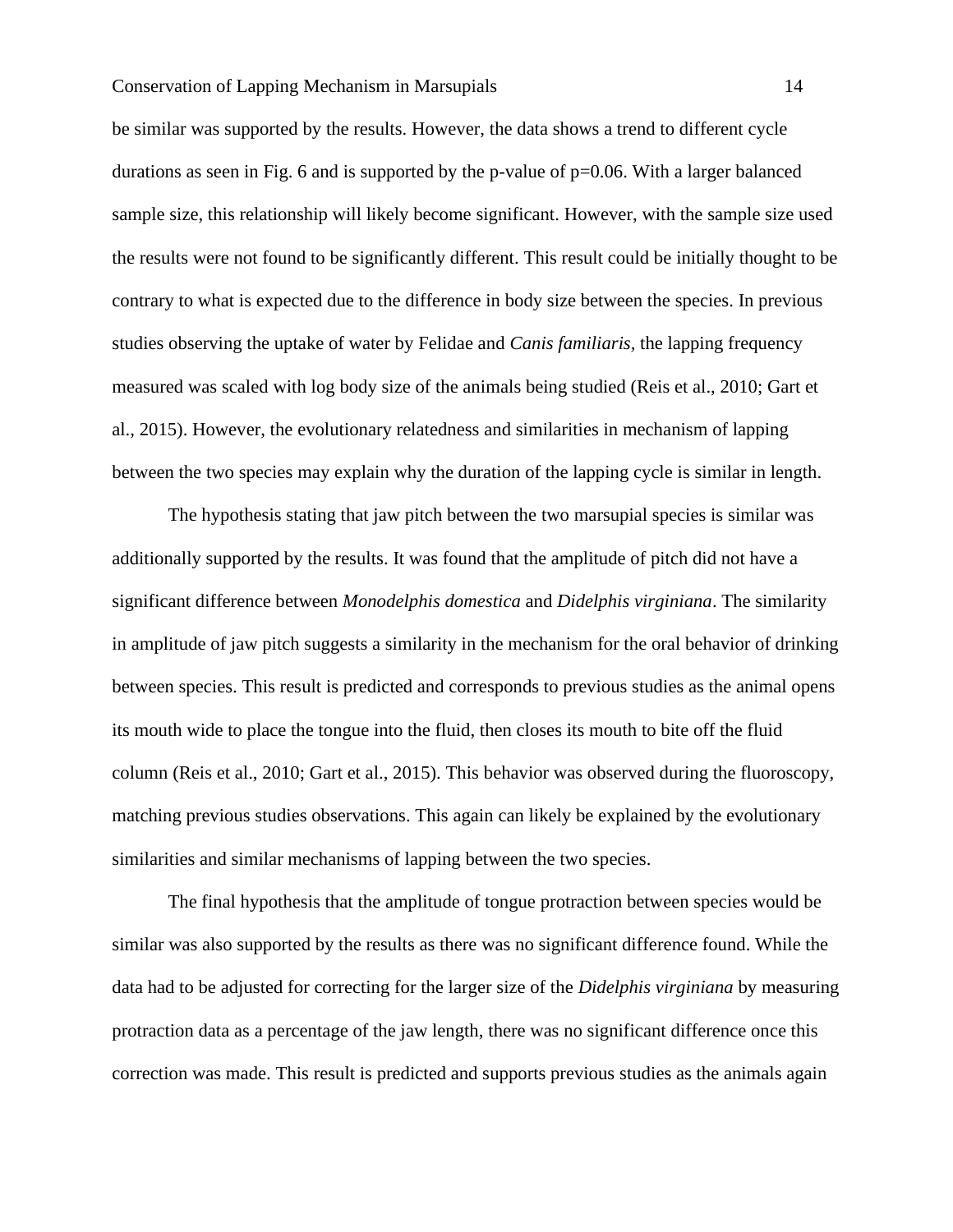need to protract and retract their tongues to reach fluid for intake, a behavior that matches what was observed during the fluoroscopy videos (Reis et al., 2010; Gart et al., 2015). The similar amplitude of tongue protraction further suggests that the lapping mechanism between marsupial species is conserved as all the variables which were compared did not display any significant differences between species.

Cycle duration, jaw pitch, and amplitude of tongue protraction are variables which can be used to determine relatedness in lapping mechanism between species. The lack of significant difference in each of these variables between *Didelphis virginiana* and *Monodelphis domestica*  display the similar mechanism mentioned. Further, evolutionary similarities were another explanation for the lack of significant difference in the variables mentioned. The species *Didelphis virginiana* and *Monodelphis domestica* are closely related on the phylogenic tree as they are in the marsupial cohort of Ameridelphia and the order Didelphimorphia and within the subfamily Didelphinae (May-Collado et al., 2015). This evolutionary similarity can explain why the variables used to compare species did not yield any significant differences and could be further supported through broader sampling of more individuals of these species, as well as in other marsupials.

### **CONCLUSION**

The comparison of cycle duration, jaw pitch and tongue protraction between *Monodelphis domestica* and *Didelphis virginiana* were used to determine if the mechanism of lapping between these marsupial species is conserved. Despite differences in geographical location, body size, diet and other factors, the data collected suggests that the mechanism for lapping is similar between the two species. It had been previously shown that lapping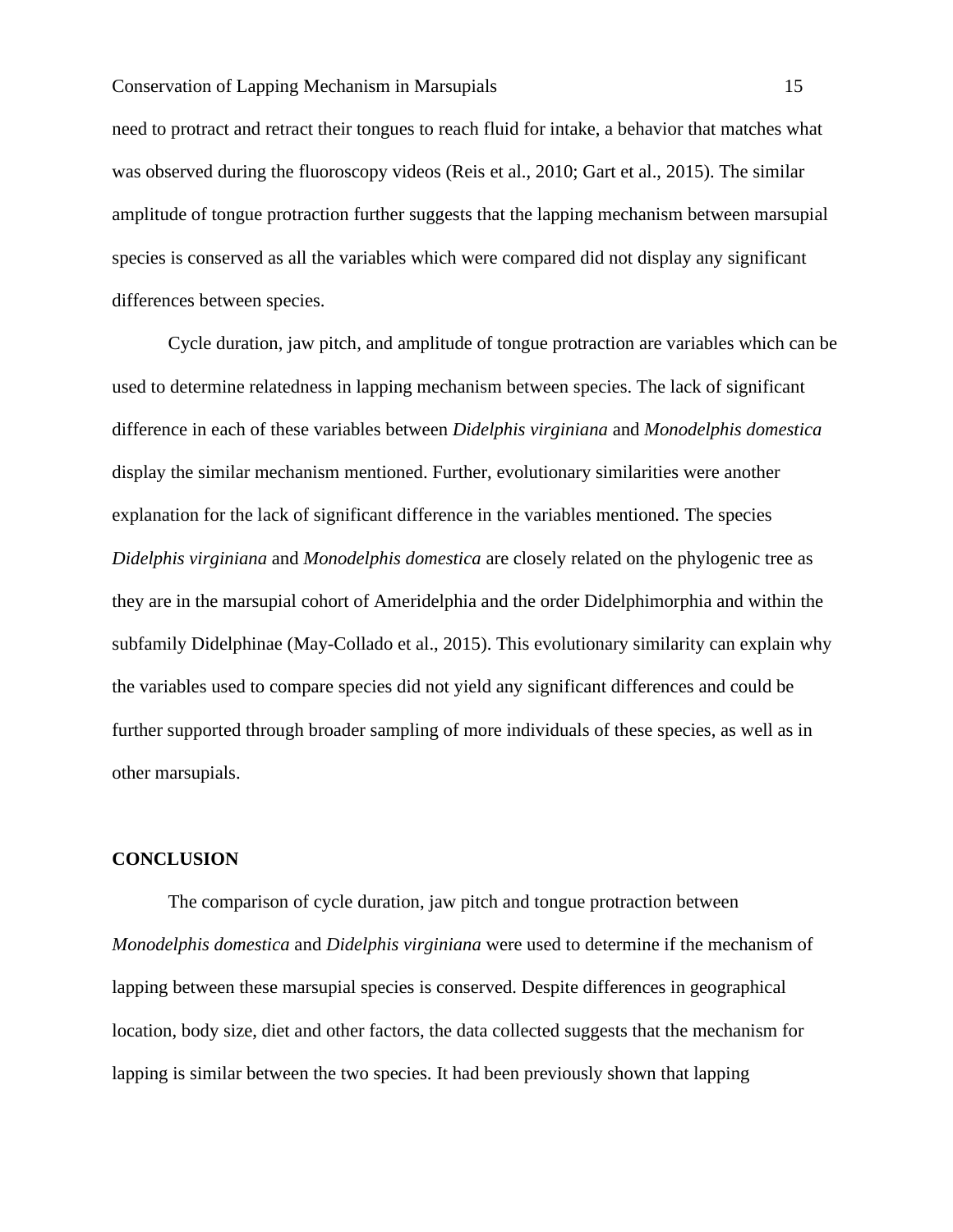mechanisms in dogs and cats both use adhesion (Crompton and Munisky, 2011; Reis et al., 2010; Gart et al., 2015), despite any differences between the species. This suggests that the lapping mechanism could be conserved for marsupial species, which can be explored in further research. It is possible that lapping could have been a mechanism for drinking which was used by early mammals, therefore a greater sampling of different species of mammals would further add to this research. Specifically, marsupials and mammals with complete cheeks should be sampled in order to gain greater insight into the mechanism for drinking used in early mammals.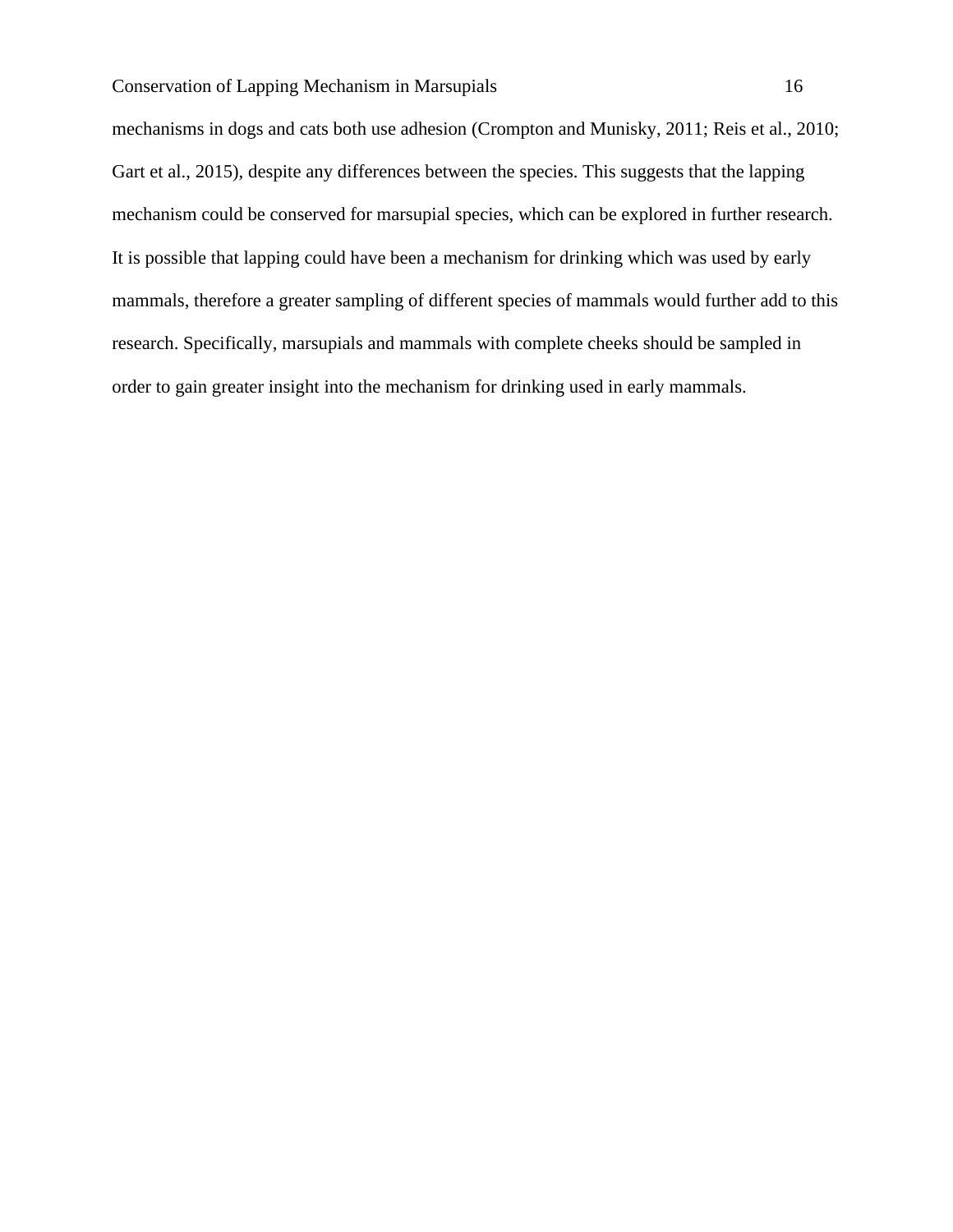#### **References**

- Bentley, A. J., & Yorio, T. (1979, April 1). *Do Frogs Drinks?* The Company of Biologists. https://journals.biologists.com/jeb/article/79/1/41/22617/Do-Frogs-Drinks
- Brainerd, E.L., Baier, D.B., Gatesy, S.M., Hedrick, T.L., Metzger, K.A., Gilbert, S.L. and Crisco, J.J. (2010). X-ray reconstruction of moving morphology (XROMM): precision, accuracy and applications in comparative biomechanics research. J. Exp. Zool., 313A: 262-279.<https://doi.org/10.1002/jez.589>
- Crompton A. W. and Musinsky C. (2011). How dogs lap: ingestion and intraoral transport in *Canis familiari*s. Biol. Lett.7882–884.<http://doi.org/10.1098/rsbl.2011.0336>
- Gart, S., Socha, J. J., Vlachos, P. P., & Jung, S. (2015). Dogs lap using acceleration-driven open pumping. Proceedings of the National Academy of Sciences of the United States of America, 112(52), 15798–15802.<https://doi.org/10.1073/pnas.1514842112>
- Gatesy, S. M., Baier, D. B., Jenkins, F. A., & Dial, K. P. (2010). Scientific rotoscoping: a morphology-based method of 3-D motion analysis and visualization. Journal of experimental zoology. Part A, Ecological genetics and physiology, 313(5), 244–261. <https://doi.org/10.1002/jez.588>
- German, R. Z., & Crompton, A. W. (1996). Ontogeny of suckling mechanisms in opossums (*Didelphis virginiana*). Brain, behavior and evolution, 48(3), 157–164. <https://doi.org/10.1159/000113194>
- May-Collado, L. J., Kilpatrick, C. W., & Agnarsson, I. (2015). Mammals from 'down under': a multi-gene species-level phylogeny of marsupial mammals (Mammalia, Metatheria). PeerJ, 3, e805.<https://doi.org/10.7717/peerj.805>

Olson, R. A., Montuelle, S. J., Chadwell, B. A., Curtis, H., & Williams, S. H. (2021). Jaw